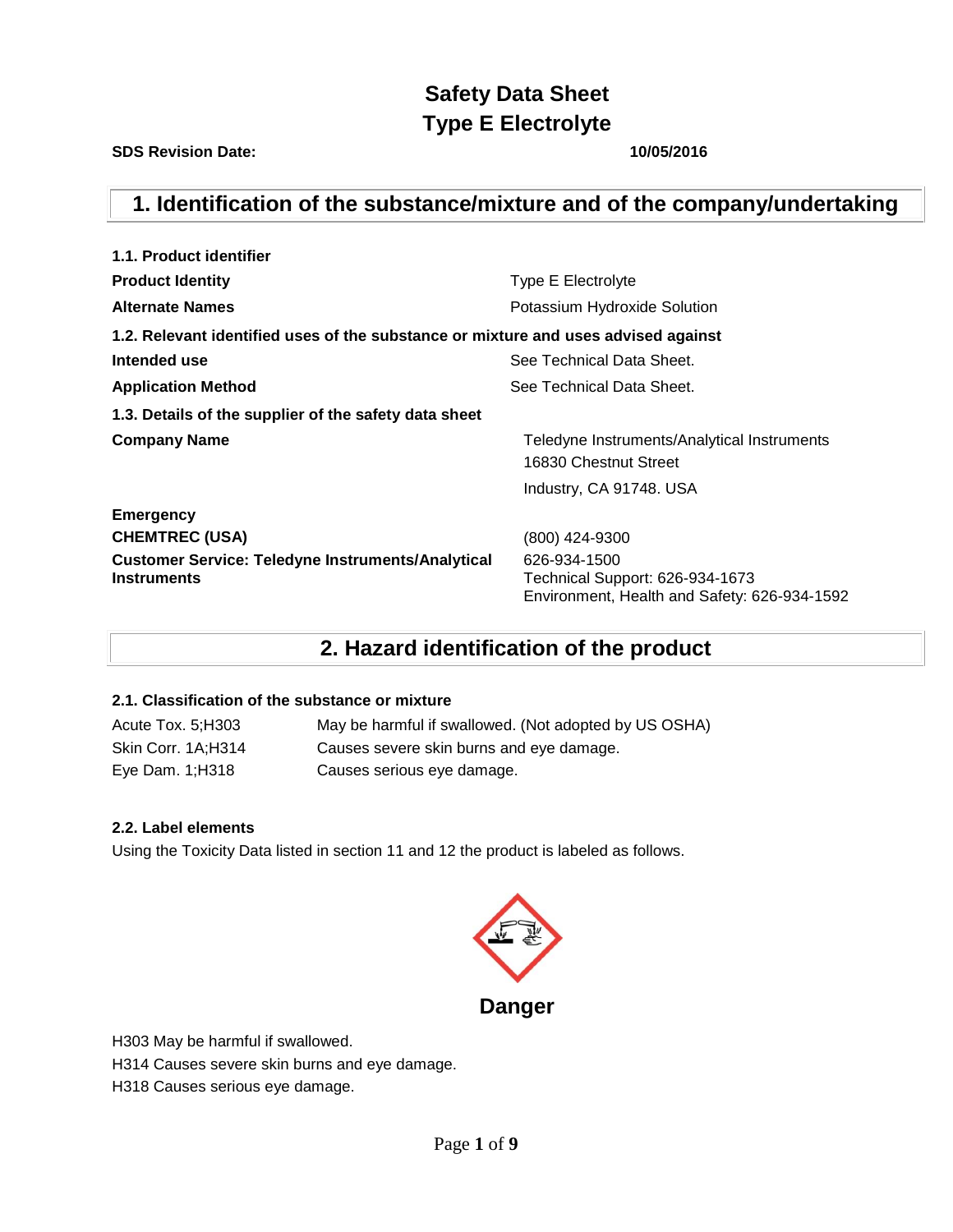## **SDS Revision Date: 10/05/2016**

## **[Prevention]:**

P260 Do not breathe mist / vapors / spray.

P264 Wash thoroughly after handling.

P280 Wear protective gloves / eye protection / face protection.

## **[Response]:**

P301+330+331 IF SWALLOWED: Rinse mouth. Do NOT induce vomiting.

P303+361+353 IF ON SKIN (or hair): Remove / Take off immediately all contaminated clothing. Rinse skin with water / shower.

P304+312 IF INHALED: Call a POISON CENTER or doctor / physician if you feel unwell.

P305+351+338 IF IN EYES: Rinse continuously with water for several minutes. Remove contact lenses if present and easy to do - continue rinsing.

P310 Immediately call a POISON CENTER or doctor / physician.

P340 Remove victim to fresh air and keep at rest in a position comfortable for breathing.

P363 Wash contaminated clothing before reuse.

## **[Storage]:**

P405 Store locked up.

## **[Disposal]:**

P501 Dispose of contents / container in accordance with local / national regulations.

## **3. Composition/information on ingredients**

This product contains the following substances that present a hazard within the meaning of the relevant State and Federal Hazardous Substances regulations.

| <b>Ingredient/Chemical Designations</b>                    | Weight % | <b>GHS Classification</b>               | <b>Notes</b> |
|------------------------------------------------------------|----------|-----------------------------------------|--------------|
| Potassium hydroxide.<br><b>CAS Number:</b><br>0001310-58-3 | 10       | Acute Tox. 4:H302<br>Skin Corr. 1A;H314 | [1][2]       |

[1] Substance classified with a health or environmental hazard.

[2] Substance with a workplace exposure limit.

[3] PBT-substance or vPvB-substance.

\*The full texts of the phrases are shown in Section 16.

## **4. First aid measures**

## **4.1. Description of first aid measures**

- **General** In all cases of doubt, or when symptoms persist, seek medical attention. Never give anything by mouth to an unconscious person.
- **Inhalation** Remove to fresh air, keep patient warm and at rest. If breathing is irregular or stopped, give artificial respiration. If unconscious place in the recovery position and obtain immediate medical attention. Give nothing by mouth.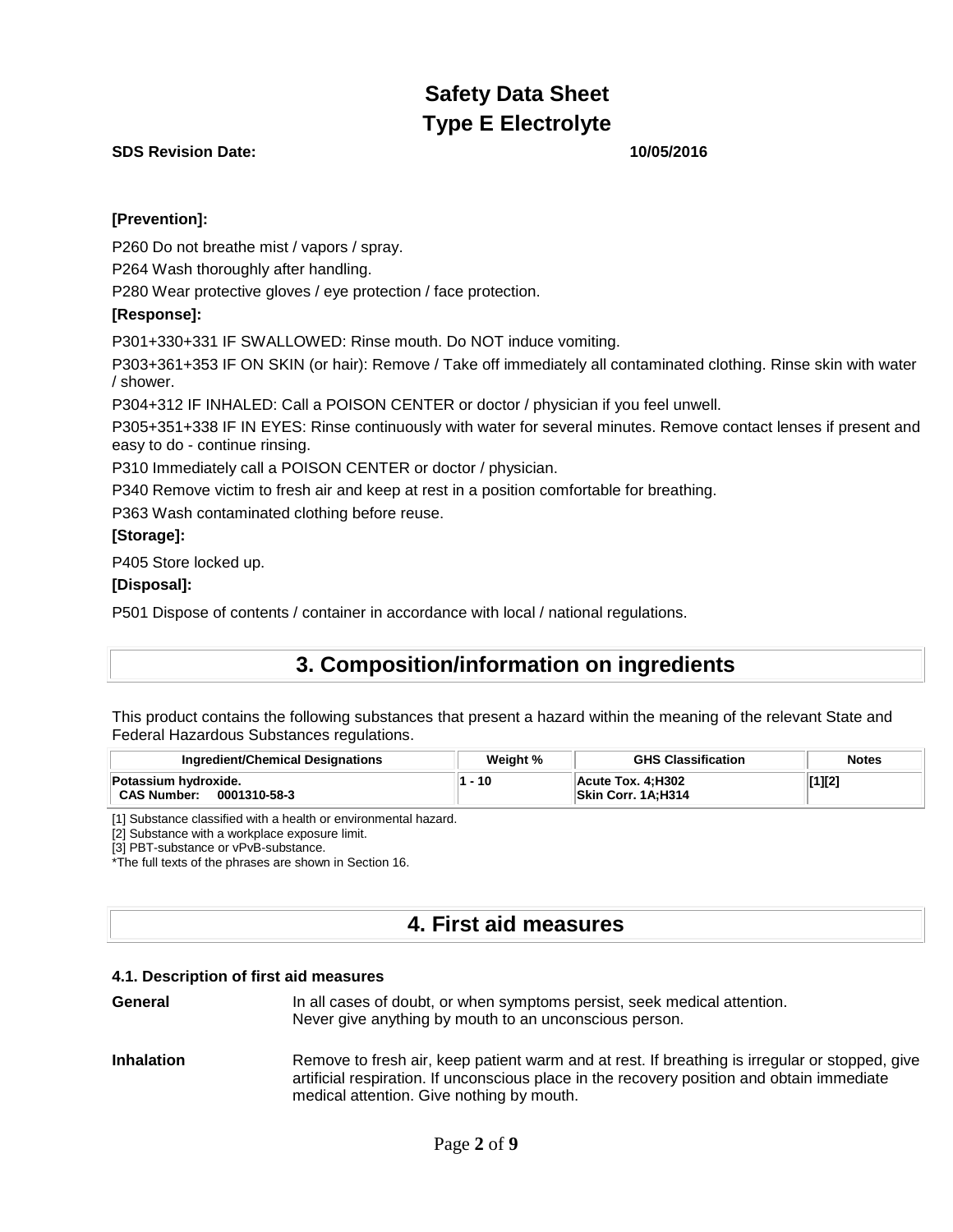| <b>SDS Revision Date:</b>  | 10/05/2016                                                                                                                                                                                                                                                                                                                                                                                                                                                                                                                                                                                                                                                                                                                                                                                                                                                                                                                                                                                                                                                                                                                            |
|----------------------------|---------------------------------------------------------------------------------------------------------------------------------------------------------------------------------------------------------------------------------------------------------------------------------------------------------------------------------------------------------------------------------------------------------------------------------------------------------------------------------------------------------------------------------------------------------------------------------------------------------------------------------------------------------------------------------------------------------------------------------------------------------------------------------------------------------------------------------------------------------------------------------------------------------------------------------------------------------------------------------------------------------------------------------------------------------------------------------------------------------------------------------------|
| <b>Eyes</b>                | Irrigate copiously with clean water for at least 15 minutes, holding the eyelids apart and<br>seek medical attention.                                                                                                                                                                                                                                                                                                                                                                                                                                                                                                                                                                                                                                                                                                                                                                                                                                                                                                                                                                                                                 |
| <b>Skin</b>                | Remove contaminated clothing. Wash skin thoroughly with soap and water or use a<br>recognized skin cleanser.                                                                                                                                                                                                                                                                                                                                                                                                                                                                                                                                                                                                                                                                                                                                                                                                                                                                                                                                                                                                                          |
| Ingestion                  | Do NOT induce vomiting. Rinse mouth and slowly drink several glasses of water. Call a<br>physician. Do NOT give anything by mouth to an unconscious or convulsing person.                                                                                                                                                                                                                                                                                                                                                                                                                                                                                                                                                                                                                                                                                                                                                                                                                                                                                                                                                             |
|                            | 4.2. Most important symptoms and effects, both acute and delayed                                                                                                                                                                                                                                                                                                                                                                                                                                                                                                                                                                                                                                                                                                                                                                                                                                                                                                                                                                                                                                                                      |
| Overview                   | <b>Routes of Entry:</b><br><b>Inhalation:</b> Severe irritant to lungs and respiratory tract.<br>Ingestion: May be fatal if swallowed.<br><b>Skin:</b> The electrolyte (potassium hydroxide) is corrosive; skin contact may cause irritation<br>or severe chemical burns.<br>Eyes: The electrolyte (potassium hydroxide) is corrosive; eye contact may cause irritation<br>or severe chemicals burns.<br>Acute Effects: The product is harmful if swallowed, inhaled or absorbed throught the skin.<br>This product may irritate eyes and skin on contact. It is extremely destructive to tissue of<br>the mucous membranes, stomach, mouth, upper respiratory tract, eyes and skin.<br>Chronic Effects: Prolonged exposure with the electrolyte has a destructive effect on<br>tissue. The product is toxic to the lungs and mucous membranes. Repeated or prolonged<br>inhalation of vapors may lead to chronic respiratory irritation.<br>Signs and Symptoms of Exposure: Contact of electrolyte with skin or eyes will cause a<br>burning sensation and/or feel soapy or slippery to touch.<br>See section 2 for further details. |
|                            |                                                                                                                                                                                                                                                                                                                                                                                                                                                                                                                                                                                                                                                                                                                                                                                                                                                                                                                                                                                                                                                                                                                                       |
| <b>Eyes</b><br><b>Skin</b> | Causes serious eye damage.<br>Causes severe skin burns and eye damage.                                                                                                                                                                                                                                                                                                                                                                                                                                                                                                                                                                                                                                                                                                                                                                                                                                                                                                                                                                                                                                                                |
| Ingestion                  | May be harmful if swallowed. (Not adopted by US OSHA)                                                                                                                                                                                                                                                                                                                                                                                                                                                                                                                                                                                                                                                                                                                                                                                                                                                                                                                                                                                                                                                                                 |

## **5. Fire-fighting measures**

## **5.1. Extinguishing media**

Use standard fire fighting media on surrounding materials including water spray, foam, and carbon dioxide. (Do not use dry chemical extinguisher containing ammonium compounds.)

## **5.2. Special hazards arising from the substance or mixture**

Hazardous decomposition: Potassium oxides

Do not breathe mist / vapors / spray.

## **5.3. Advice for fire-fighters**

Wear NIOSH/OSHA approved self-contained breathing apparatus and protective clothing to prevent contact with skin and eyes.

**ERG Guide No.** 154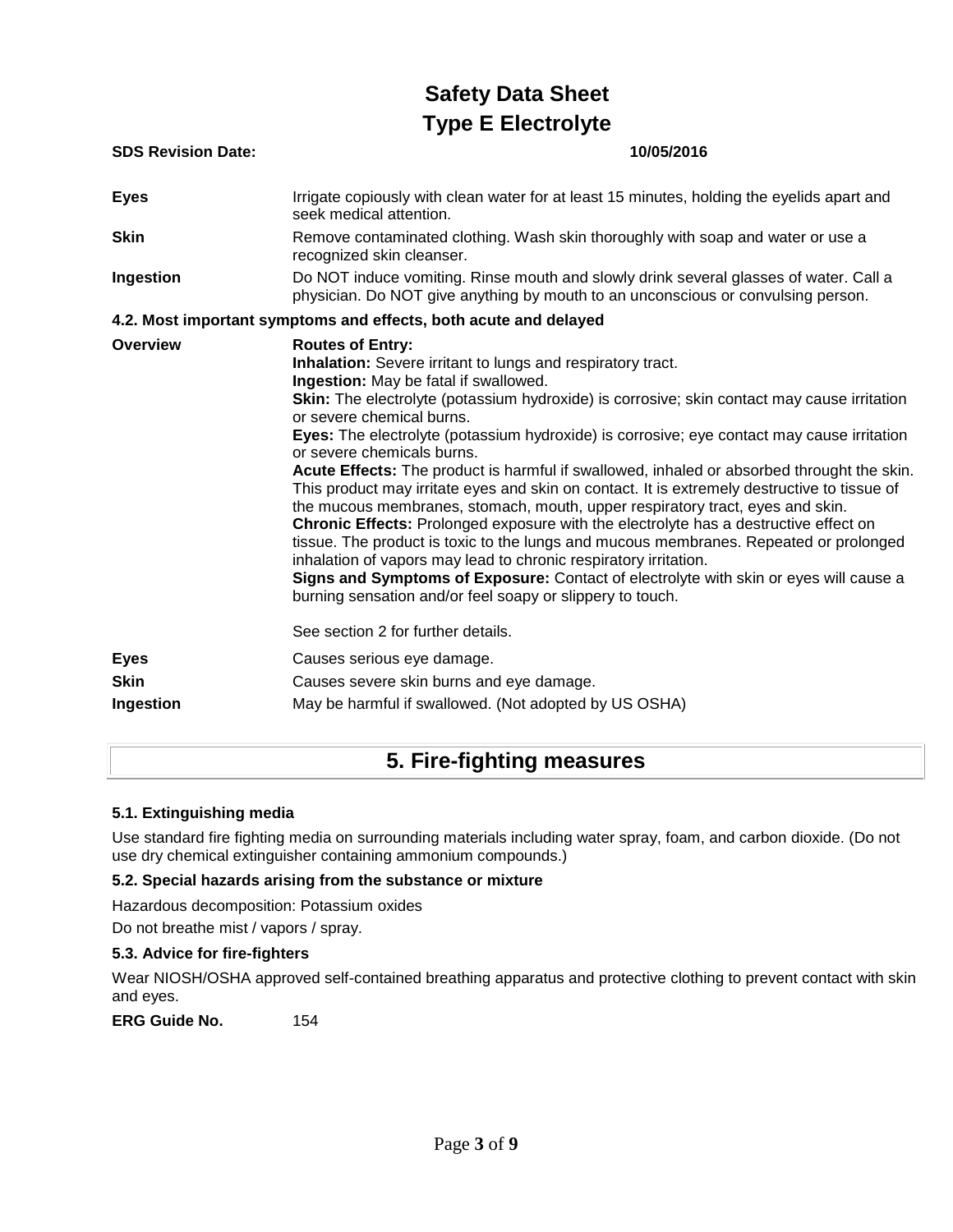## **SDS Revision Date: 10/05/2016**

## **6. Accidental release measures**

## **6.1. Personal precautions, protective equipment and emergency procedures**

Put on appropriate personal protective equipment (see section 8).

#### **6.2. Environmental precautions**

Use good personal hygiene practices. Wash hands before eating, drinking, smoking or using toilet. Promptly remove soiled clothing and wash thoroughly before reuse.

## **6.3. Methods and material for containment and cleaning up**

Wipe down the area several times with a wet paper towel. Use a fresh towel each time. Contaminated paper towels are considered hazardous waste.

## **7. Handling and storage**

## **7.1. Precautions for safe handling**

See section 2 for further details. - [Prevention]:

## **7.2. Conditions for safe storage, including any incompatibilities**

Containers should be stored in a cool, dry, well-ventilated area. Exercise due caution to prevent damage to or leakage from the container. Keep containers closed when not in use.

Incompatible materials: Highly reactive with acids. Highly corrosive in presence of aluminum. Slightly corrosive to corrosive in presence of glass.

Keep container tightly closed and dry. Keep away from incompatibles as acids and moisture. Avoid contact with skin and eyes. Do not ingest. If ingested. Seek medical advice immediately. Do not breathe fumes, vapor or spray. May corrode metallic surfaces. Store in an appropriate container. Corrosive materials should be stored in a separate safety storage cabinet or room.

See section 2 for further details. - [Storage]:

## **7.3. Specific end use(s)**

No data available.

## **8. Exposure controls and personal protection**

## **8.1. Control parameters**

| LAPOSUIV                                 |                      |              |                             |  |  |  |
|------------------------------------------|----------------------|--------------|-----------------------------|--|--|--|
| CAS No.<br>Value<br>Ingredient<br>Source |                      |              |                             |  |  |  |
| $ 0001310 - 58 - 3 $                     | Potassium hydroxide. | <b>OSHA</b>  | <b>No Established Limit</b> |  |  |  |
|                                          |                      | ACGIH        | Ceiling: 2 mg/m3            |  |  |  |
|                                          |                      | <b>NIOSH</b> | $ C 2$ mg/m3                |  |  |  |
|                                          |                      | Supplier     | No Established Limit        |  |  |  |

**Exposure**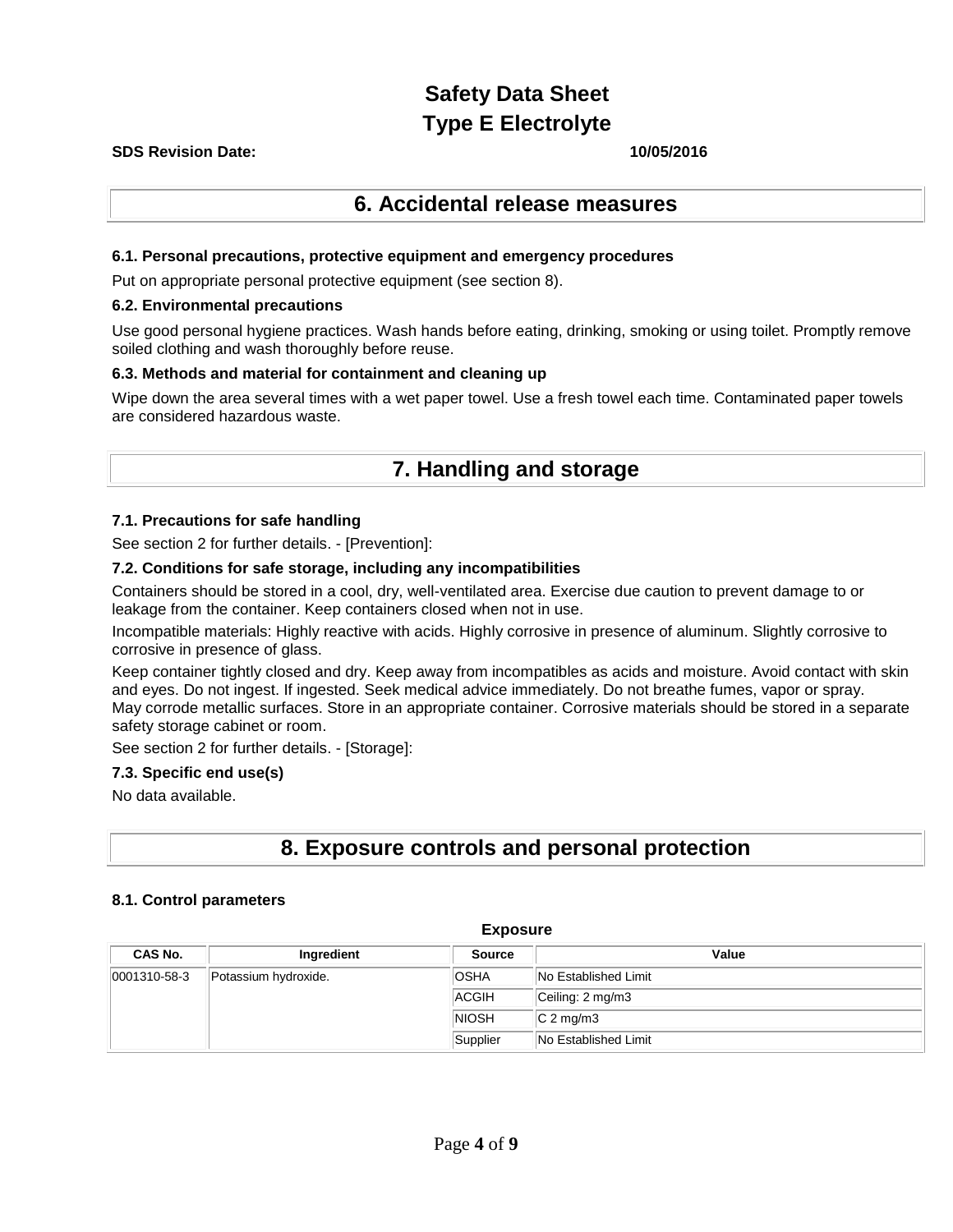## **SDS Revision Date: 10/05/2016**

| CAS No.              | Ingredient           | <b>Source</b> | Value                                                              |  |
|----------------------|----------------------|---------------|--------------------------------------------------------------------|--|
| $ 0001310 - 58 - 3 $ | Potassium hydroxide. | <b>OSHA</b>   | Select Carcinogen: No                                              |  |
|                      |                      | <b>NTP</b>    | Known: No: Suspected: No                                           |  |
|                      |                      | <b>IARC</b>   | Group 1: No; Group 2a: No; Group 2b: No; Group 3: No; Group 4: No; |  |

|  | <b>Carcinogen Data</b> |
|--|------------------------|
|  |                        |

| 8.2. Exposure controls      |                                                                                                                                                                                                                                                                                                                                        |
|-----------------------------|----------------------------------------------------------------------------------------------------------------------------------------------------------------------------------------------------------------------------------------------------------------------------------------------------------------------------------------|
| <b>Respiratory</b>          | Use NIOSH/MSHA approved respirator, following manufacturer's recommendations when<br>concentrations exceed permissible exposure limits.                                                                                                                                                                                                |
| <b>Eyes</b>                 | Wear safety glasses with side shields to protect the eyes. An eye wash station is<br>suggested as a good workplace practice.                                                                                                                                                                                                           |
| <b>Skin</b>                 | Chemical resistant clothing such as coveralls/apron boots should be worn. Wear gloves.<br>Gloves must be resistant to corrosive materials. Nitrile or PVC gloves are suitable. Do not<br>use cotton or leather gloves.                                                                                                                 |
| <b>Engineering Controls</b> | Provide adequate ventilation. Where reasonably practicable this should be achieved by the<br>use of local exhaust ventilation and good general extraction. If these are not sufficient to<br>maintain concentrations of particulates and any vapor below occupational exposure limits<br>suitable respiratory protection must be worn. |
| <b>Other Work Practices</b> | Use good personal hygiene practices. Wash hands before eating, drinking, smoking or<br>using toilet. Promptly remove soiled clothing and wash thoroughly before reuse.                                                                                                                                                                 |

See section 2 for further details. - [Prevention]:

# **9. Physical and chemical properties**

| Appearance                                   | <b>Clear Colorless Liquid</b>              |
|----------------------------------------------|--------------------------------------------|
| Odor                                         | <b>Odorless</b>                            |
| Odor threshold                               | Not Measured                               |
| рH                                           | 13.5 (0.1 molar solution)                  |
| Melting point / freezing point               | Not Measured                               |
| Initial boiling point and boiling range      | Not Measured                               |
| <b>Flash Point</b>                           | Not Measured                               |
| Evaporation rate (Ether = $1$ )              | Not Measured                               |
| Flammability (solid, gas)                    | Not Applicable                             |
| Upper/lower flammability or explosive limits | Lower Explosive Limit: Not Measured        |
|                                              | <b>Upper Explosive Limit: Not Measured</b> |
| Vapor pressure (Pa)                          | No Information Found                       |
| <b>Vapor Density</b>                         | No Information Found                       |
| <b>Specific Gravity</b>                      | 1.1                                        |
| <b>Solubility in Water</b>                   | Complete                                   |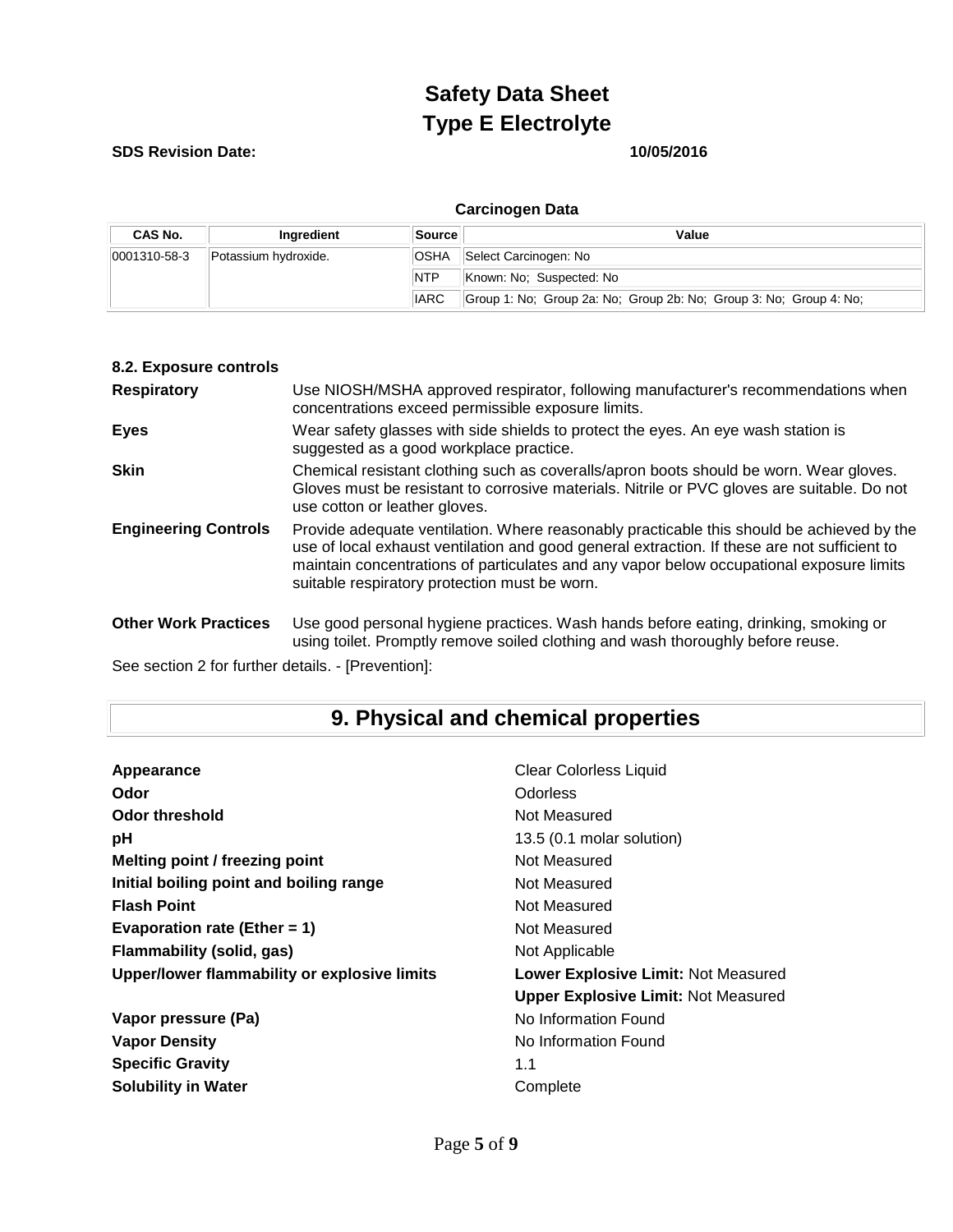## **SDS Revision Date: 10/05/2016**

**Partition coefficient n-octanol/water (Log Kow)** Not Measured Auto-ignition temperature **Not Measured** Not Measured **Decomposition temperature** Not Measured **Viscosity (cSt)** Not Measured

## **9.2. Other information**

No other relevant information.

## **10. Stability and reactivity**

## **10.1. Reactivity**

Hazardous Polymerization will not occur.

## **10.2. Chemical stability**

Stable under normal circumstances.

## **10.3. Possibility of hazardous reactions**

Incompatible with strong oxidizers, leather and halogenated compounds. Product will react with 'soft' metals such as aluminum, tin, magnesium, and zinc releasing flammable hydrogen gas.

## **10.4. Conditions to avoid**

Excessive heat and open flame.

Sealed containers may develop explosive pressures under fire conditions. Use water to cool containers exposed to fire.

## **10.5. Incompatible materials**

Highly reactive with acids. Highly corrosive in presence of aluminum. Slightly corrosive to corrosive in presence of glass.

## **10.6. Hazardous decomposition products**

Potassium oxides

## **11. Toxicological information**

## **Acute toxicity**

| Ingredient                         | Oral LD50.<br>mg/kg | Skin LD50.<br>mg/kg | <b>Inhalation</b><br>Vapor LD50,<br>ma/L/4hr | Inhalation<br>Dust/Mist LD50.<br>ma/L/4hr | Inhalation<br>Gas LD50,<br>ppm |
|------------------------------------|---------------------|---------------------|----------------------------------------------|-------------------------------------------|--------------------------------|
| Potassium hydroxide. - (1310-58-3) | 365.00, Rat -       | No data             | No data                                      | No data                                   | No data                        |
|                                    | Category: 4         | available           | available                                    | available                                 | available                      |

Note: When no route specific LD50 data is available for an acute toxin, the converted acute toxicity point estimate was used in the calculation of the product's ATE (Acute Toxicity Estimate).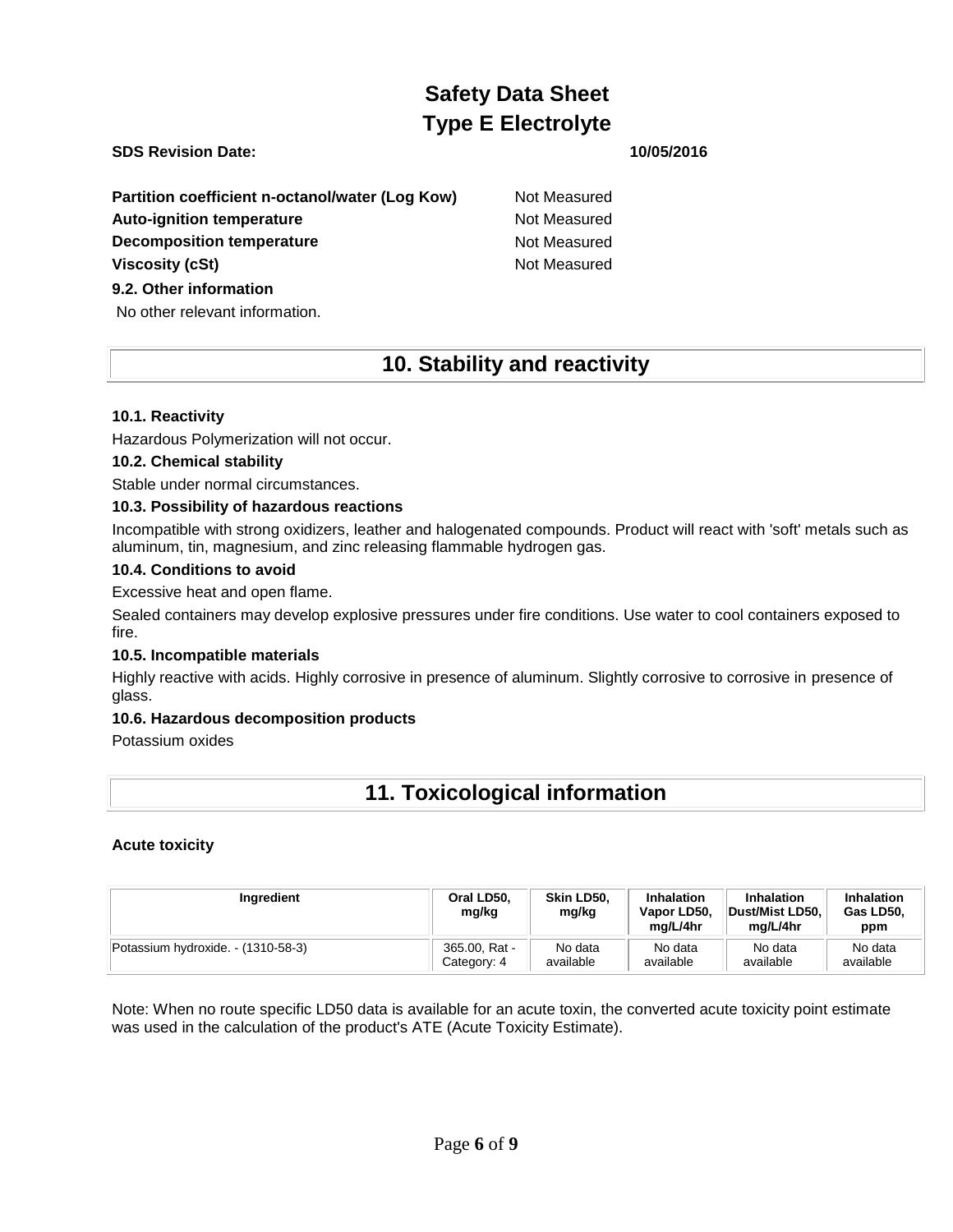### **SDS Revision Date: 10/05/2016**

| <b>Classification</b>         | Category | <b>Hazard Description</b>                                 |
|-------------------------------|----------|-----------------------------------------------------------|
| Acute toxicity (oral)         | 5        | May be harmful if swallowed. (Not adopted by US<br> OSHA) |
| Acute toxicity (dermal)       |          | Not Applicable                                            |
| Acute toxicity (inhalation)   |          | Not Applicable                                            |
| Skin corrosion/irritation     | 1A       | Causes severe skin burns and eye damage.                  |
| Serious eye damage/irritation |          | Causes serious eye damage.                                |
| Respiratory sensitization     |          | Not Applicable                                            |
| Skin sensitization            |          | Not Applicable                                            |
| Germ cell mutagenicity        |          | Not Applicable                                            |
| Carcinogenicity               |          | Not Applicable                                            |
| Reproductive toxicity         |          | Not Applicable                                            |
| STOT-single exposure          |          | Not Applicable                                            |
| STOT-repeated exposure        |          | Not Applicable                                            |
| Aspiration hazard             |          | Not Applicable                                            |

## **12. Ecological information**

## **12.1. Toxicity**

No additional information provided for this product. See Section 3 for chemical specific data.

## **Aquatic Ecotoxicity**

| Ingredient                             | 96 hr LC50 fish. | 48 hr EC50 crustacea. | ErC50 algae,  |
|----------------------------------------|------------------|-----------------------|---------------|
|                                        | mg/l             | mg/l                  | mg/l          |
| Potassium hydroxide.<br>$-(1310-58-3)$ | Not Available    | Not Available         | Not Available |

## **12.2. Persistence and degradability**

There is no data available on the preparation itself.

## **12.3. Bioaccumulative potential**

Not Measured

## **12.4. Mobility in soil**

No data available.

## **12.5. Results of PBT and vPvB assessment**

This product contains no PBT/vPvB chemicals.

## **12.6. Other adverse effects**

No data available.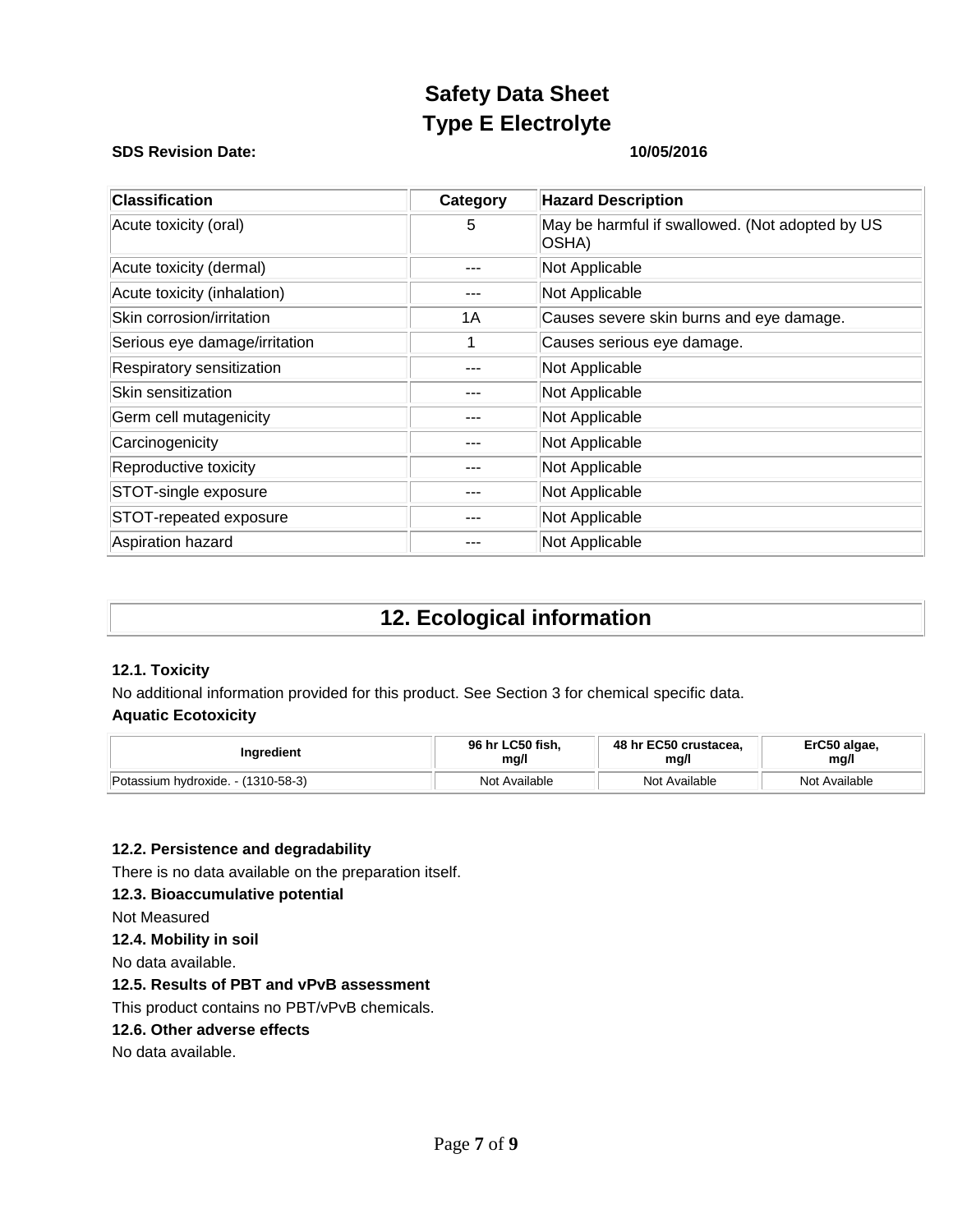#### **SDS Revision Date: 10/05/2016**

## **13. Disposal considerations**

## **13.1. Waste treatment methods**

Do not allow into drains or water courses. Wastes and emptied containers should be disposed of in accordance with regulations made under the Control of Pollution Act and the Environmental Protection Act.

Using information provided in this data sheet advice should be obtained from the Waste Regulation Authority, whether the special waste regulations apply.

#### **14. Transport information DOT (Domestic Surface Transportation) IMO / IMDG (Ocean Transportation) ICAO/IATA 14.1. UN number** UN1814 UN1814 UN1814 **14.2. UN proper shipping**  UN1814, Potassium hydroxide, **name** solution, 8, II Potassium hydroxide, solution Potassium hydroxide, solution **14.3. Transport hazard class(es) DOT Hazard Class:** 8 **DOT Label:** 8 **IMDG:** 8 **Sub Class:** Not Applicable **Air Class:** 8 **14.4. Packing group** II II II **14.5. Environmental hazards IMDG** Marine Pollutant: No

**14.6. Special precautions for user**

No further information

## **15. Regulatory information**

| <b>Regulatory Overview</b>                          | The regulatory data in Section 15 is not intended to be all-inclusive, only selected<br>regulations are represented. |
|-----------------------------------------------------|----------------------------------------------------------------------------------------------------------------------|
| <b>Toxic Substance</b><br><b>Control Act (TSCA)</b> | All components of this material are either listed or exempt from listing on the TSCA<br>Inventory.                   |
| <b>WHMIS Classification</b>                         | D <sub>2</sub> B F                                                                                                   |
| US EPA Tier II Hazards                              | Fire: No                                                                                                             |

**Sudden Release of Pressure:** No

**Reactive:** No

**Immediate (Acute):** Yes

**Delayed (Chronic):** No

## **EPCRA 311/312 Chemicals and RQs (lbs):**

Potassium hydroxide. ( 1,000.00)

**EPCRA 302 Extremely Hazardous :** (No Product Ingredients Listed)